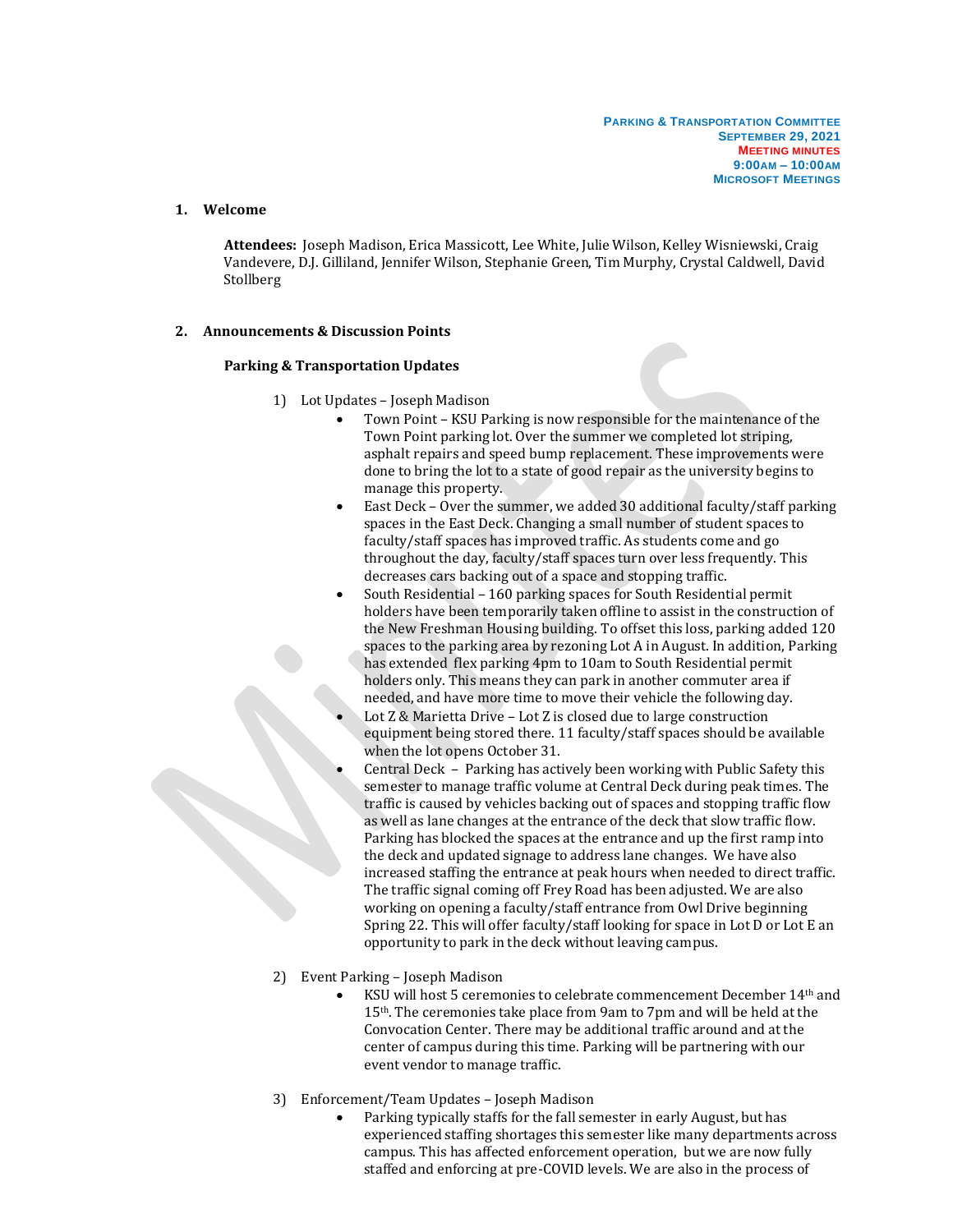filling several professional staff positions. We have an offer pending for a Customer Service Coordinator position, multiple positions posted, including a Director of Parking and Transportation position, and a Marietta Operations Manager position pending approval.

- 4) Fall 2021 Permits D.J. Gilliland
	- For the 2021 Fall semester, we have issued 21,844 permits. We have issued less permits compared to our last full semester in 2019. This in part could be due to lower enforcement presence as a result of staffing difficulties. For a breakdown on both campuses, 73.3% of permits are purchased for the Kennesaw campus.
	- Another area we have paid close attention to this semester is permit reallocations. These are permits that are returned and we can resell to students. This increases the number of on campus permits that are available throughout the semester.
- 5) Deck Lighting Project D.J. Gilliland
	- In Central Deck we are replacing 296 lights. We are working with our vendor to replace these with LED bulbs. This will prolong the life of the light so we will have less replacements in the future which is cost effective. We will schedule the work once the material is delivered. We had over 200 bulbs replaced during Covid in 2020 and we are working with Facilities to determine why there is a large number of outages after replacing so many bulbs.
- 6) Transportation– Lee White
	- Big Owl Bus- No major changes to the pre-COVID service model operated in 2019. We have added another bus to Chastain Pointe as there are more classes in that space and more student demand. We have adjusted shopping route times to help with staffing and shift alignment. We have added a new apartment complex, The Retreat, to our Frey Road route. Our Stadium route and our Kennesaw/Marietta route are still our heaviest used routes.
	- Masks are required to ride the Big Owl Bus. This is based on federal guidelines for all public transit. It has been a challenge this semester as masks are no longer required in other parts of campus, so passengers are not as diligent as they were about wearing a mask. We are addressing this with heavy signage on buses, reminders from drivers, and by providing disposable masks.
	- We transitioning to a new platform for passenger counting. Our current platform is no longer supported and not reliable. We are upgrading to Transloc. We are excited about capturing more accurate data that can be used for planning purposes, but also new features that will assist us with our day to day management of the operation.
	- We are working on a bike/pedestrian path project for the center of campus. We are working on getting one time funding for this project. We are working with our consultants for additional information and hope to have more detailed plan to share in our next meeting.

## **3. Items from the floor – Committee Members**

- To address the additional 500 beds being added in South Residential area, has Parking considered no parking permits for freshman?
	- We have evaluated this as a future option and we're aware that many universities comparable in size implement similar models. However, we do still have underutilized parking areas on and off campus. We are considering designating another parking area as first year residential parking which will still allow first year student the ability to bring a vehicle to campus. This areas would be walkable and accessible by bus, giving students access to the campus and their vehicle throughout the day.